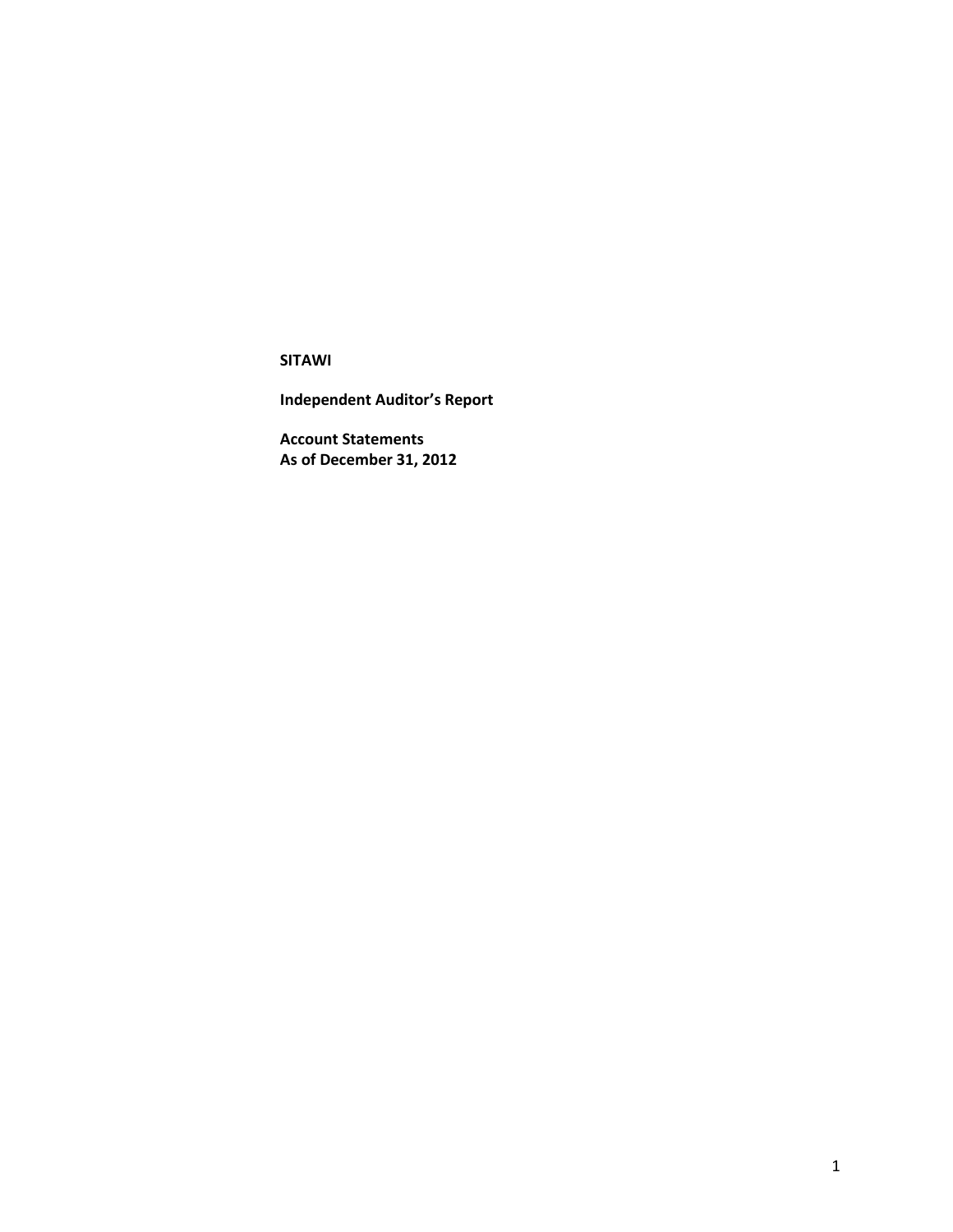**Account Statements As of December 31, 2012**

**Content**

**Independent Auditors' Report of the Financial Statements**

**Balance Sheets**

**Profit and Loss Statement**

**Comprehensive Income Statement**

**Statement of Retained Earnings**

**Cash Flow Statement**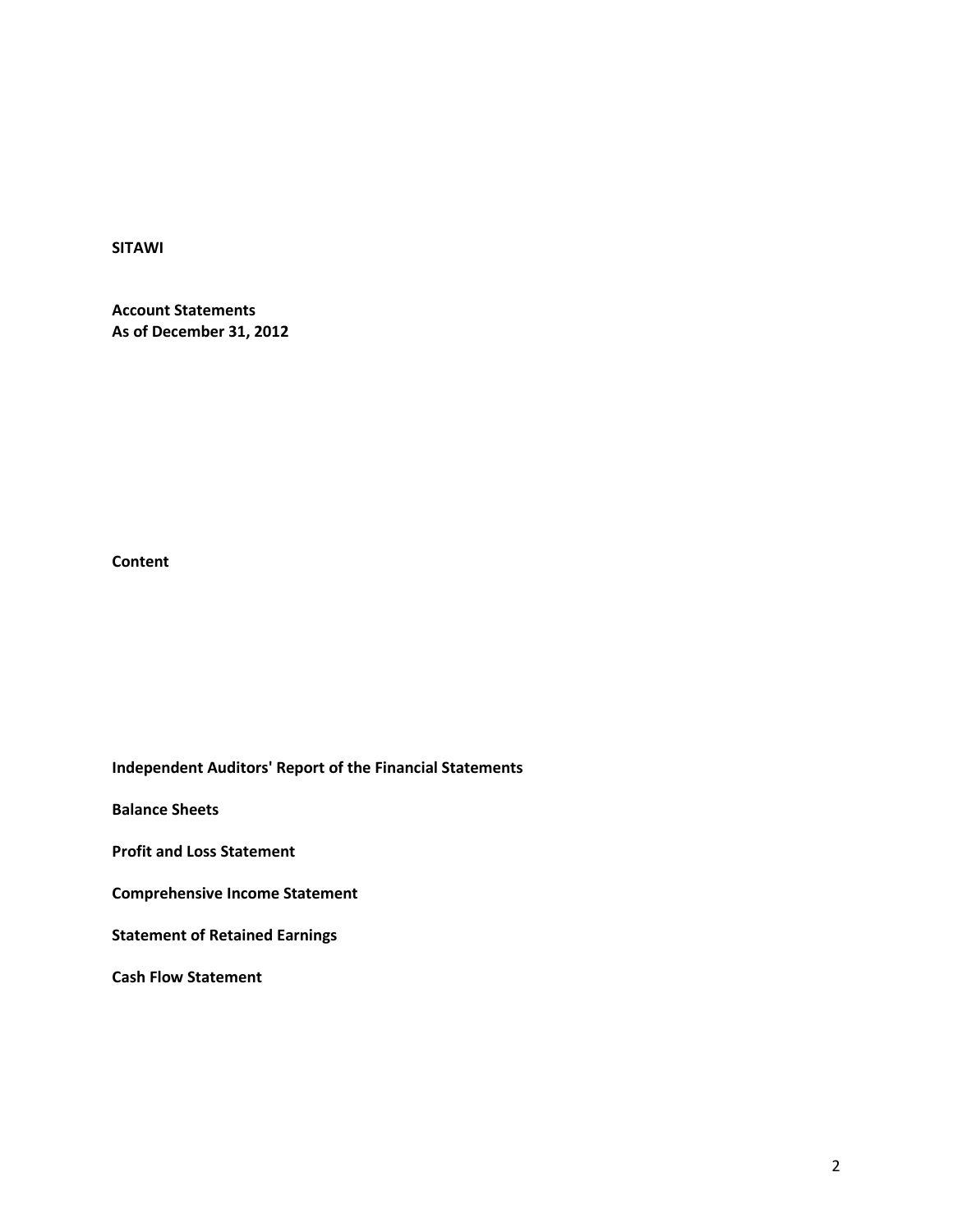

Tel.: +55 11 3848 5880 Fax: + 55 11 3045 7363 www.bdobrazil.com.br

Rua Major Quedinho 90 Consolação - São Paulo, SP - Brasil 01050-030

#### **INDEPENDENT AUDITOR'S REPORT OF THE FINANCIAL STATEMENTS**

The Administration of **SITAWI** Rio de Janeiro – RJ

#### **Introduction**

We have audited the financial statements of **SITAWI ("Entity")**, which comprise of the balance sheet as of December 31, 2012, and the related statements of income, comprehensive income, retained earnings and cash flows for the year, and a summary of significant accounting policies and other explanatory notes.

#### **Management's Responsibility of the Financial Statements**

The Entity's management is responsible for the preparation and fair presentation of the financial statements in accordance with accounting practices adopted in Brazil and for such internal controls as management determines is necessary to enable the preparation of financial statements free from material misstatement, irrespectively, whether caused by fraud or errors.

#### **Independent Auditor's Responsibility**

Our responsibility is to express an opinion on these financial statements based on our audit conducted in accordance with Brazilian and International Standards on Auditing. Those standards require that we comply with ethical requirements for auditors and that the audit is planned and executed in order to obtain reasonable assurance as to whether the financial statements are free from material misstatement.

An audit involves the execution of procedures to obtain audit evidence supporting the amounts and disclosures in the financial statements. The procedures selected depend on the auditor's judgment, including the assessment of risks of material misstatement of the financial statements, irrespectively, whether caused by fraud or error. In this risk assessment, the auditor considers internal controls relevant to the preparation and fair presentation of the financial statements of the Entity to design audit procedures that are appropriate for the circumstances, but not for the purpose of expressing an opinion on the effectiveness of the Entity's internal controls . An audit also includes evaluating the appropriateness of the accounting policies used and the reasonableness of the accounting estimates made by management, as well as evaluating the overall presentation of the financial statements taken as a whole.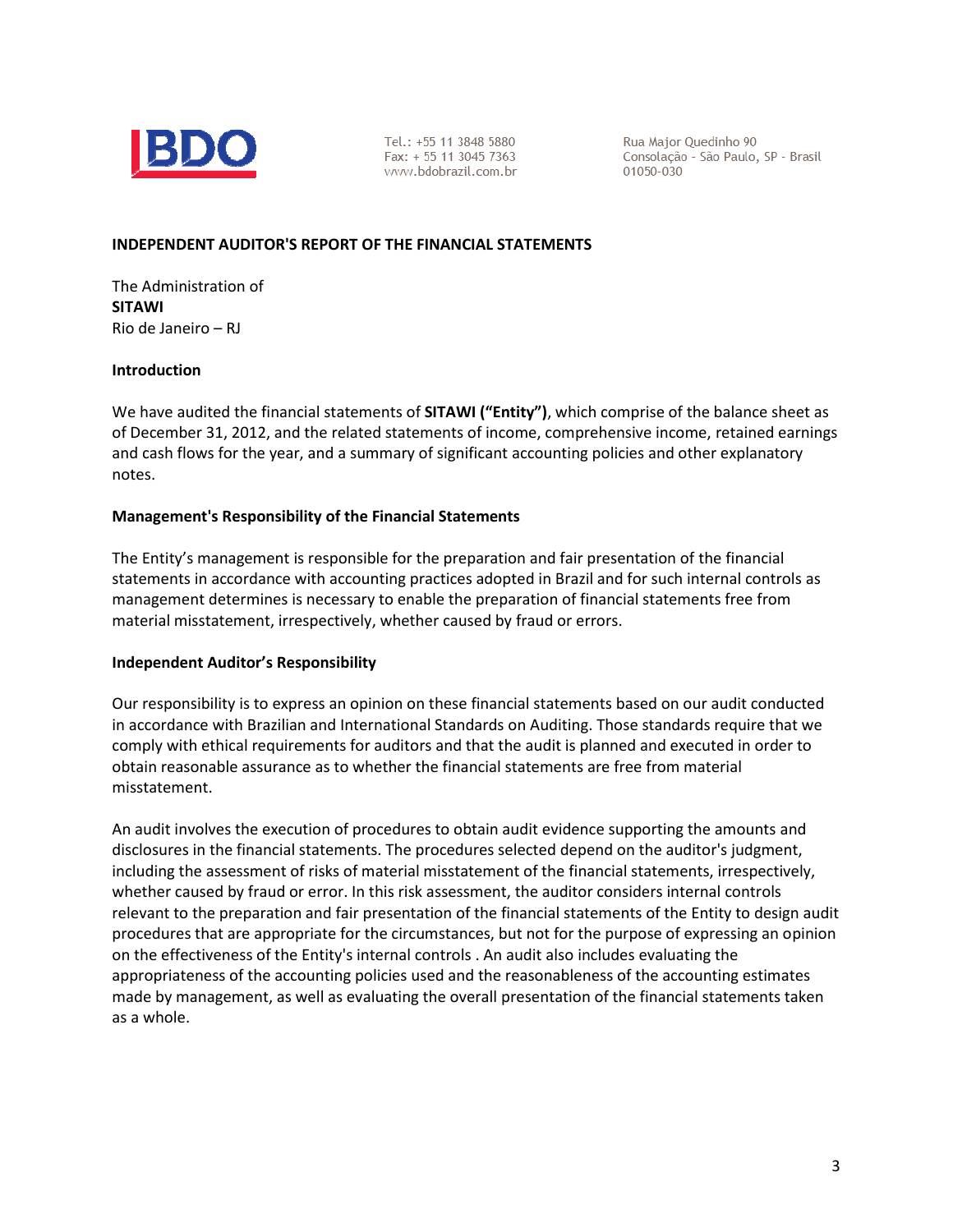

Tel.: +55 11 3848 5880 Fax: + 55 11 3045 7363 www.bdobrazil.com.br Rua Major Quedinho 90 Consolação - São Paulo, SP - Brasil 01050-030

We believe that the audit evidence obtained is sufficient and appropriate to support our opinion.

#### **Opinion on the Financial Statements**

In our opinion the financial statements referred to above present fairly, in all material respects, the financial position of the Entity on December 31, 2012, the performance of its operations and its cash flows for the year then ended, in accordance with the accounting practices adopted in Brazil.

#### **Other Issues**

#### **Audit of Financial Statements of the Previous Period**

We did not audit the financial statements ending on December 31, 2011, nor were they audited by other independent auditors; these values are represented for comparative purposes, and hence we did not issue the audit report. Furthermore, additional tests resulting from a first audit regarding the transactions and values that comprise the balances as of December 31, 2011, were not sufficient enough to ensure that such balances did not have significant effects on the outcome of the exercise, the changes in equity, and the cash flows for the year ending on December 31, 2012.

Rio de Janeiro, June 13, 2013.

**BDO RCS Auditores Independentes SS** CRC 2 SP 013846/O-1 - S - RJ

Julian Clemente Contador CRC 1SP 197232/0-6 - S - RJ

Jóão Paulo Linhares Areosa Contador CRC 1 RJ 094462/0-8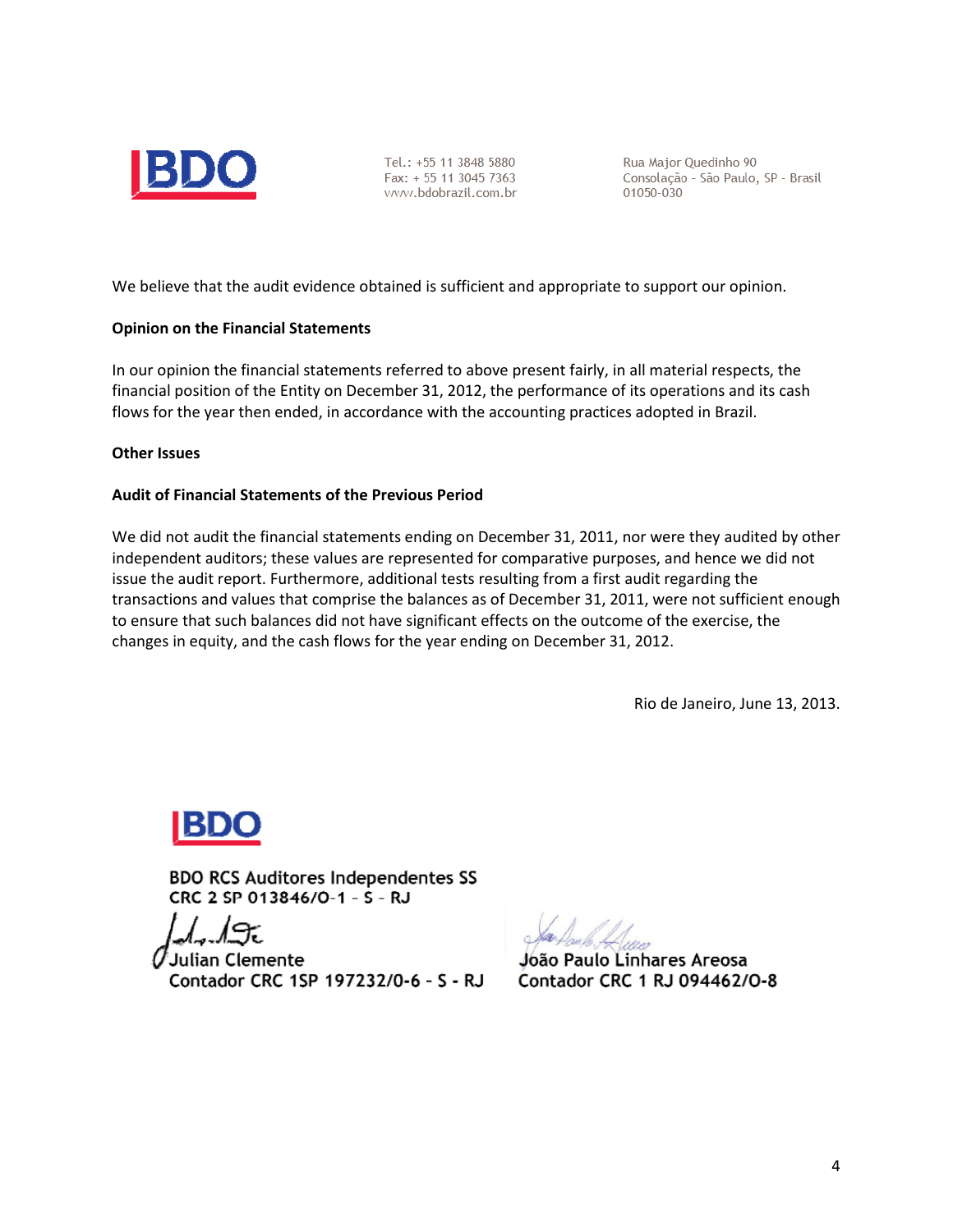#### **Balance Sheet Year Ending December 31, 2012 (Amounts Expressed in Brazilian Reais)**

| Assets                         |                         |           |               | <b>Liabilities and Equity</b>           |                |            |               |
|--------------------------------|-------------------------|-----------|---------------|-----------------------------------------|----------------|------------|---------------|
|                                | Explanatory             |           |               |                                         | Explanatory    |            |               |
|                                | Note                    | 2012      | 2011          |                                         | Note           | 2012       | 2011          |
|                                |                         |           | (Not Audited) |                                         |                |            | (Not Audited) |
| <b>Current Assets</b>          |                         |           |               | <b>Current Liabilities</b>              |                |            |               |
| Cash and cash equivalents      | 3                       | 1,739,308 | 335,798       | <b>Onlending liabilities</b>            | 6              | 802,624    | 927           |
| <b>Recoverable Taxes</b>       |                         | 12,186    | 11,578        | Tax liabilities                         |                | 4,795      | 2,052         |
| Social and environmental loans | $\overline{\mathbf{4}}$ | 78,155    | 184,252       | Payroll liabilities                     | $\overline{7}$ | 14,789     | 10,829        |
| Prepaid expenses               |                         | 4,788     | 0             | Accounts payable                        |                | 9,756      | 5,596         |
| <b>Total Current Assets</b>    |                         | 1,834,437 | 531,628       | <b>Total Current Liabilities</b>        |                | 831,964    | 19,404        |
| Long-term Assets               |                         |           |               | Long-term Liabilities                   |                |            |               |
| Social and environmental loans | 4                       | 57,699    | 135,853       | <b>Onlending liabilities</b>            | 6              | 800,348    | 114,000       |
| Fixed                          | 5                       | 4,457     | 6,831         | <b>Total Long-term liabilities</b>      |                | 800,348    | 114,000       |
| <b>Total Long-term Assets</b>  |                         | 62,156    | 142,684       |                                         |                |            |               |
|                                |                         |           |               | <b>Social Equity</b>                    | 9              |            |               |
|                                |                         |           |               | Social fund                             |                | 422,044    | 422,044       |
|                                |                         |           |               | Accumulated deficit/surplus             |                | (157, 764) | 118,864       |
|                                |                         |           |               | <b>Total Social Equity</b>              |                | 264,280    | 540,908       |
|                                |                         |           |               |                                         |                |            |               |
| <b>Total Assets</b>            |                         | 1,896,592 | 674,311       | <b>Total Liabilities and Net Assets</b> |                | 1,896,592  | 674,311       |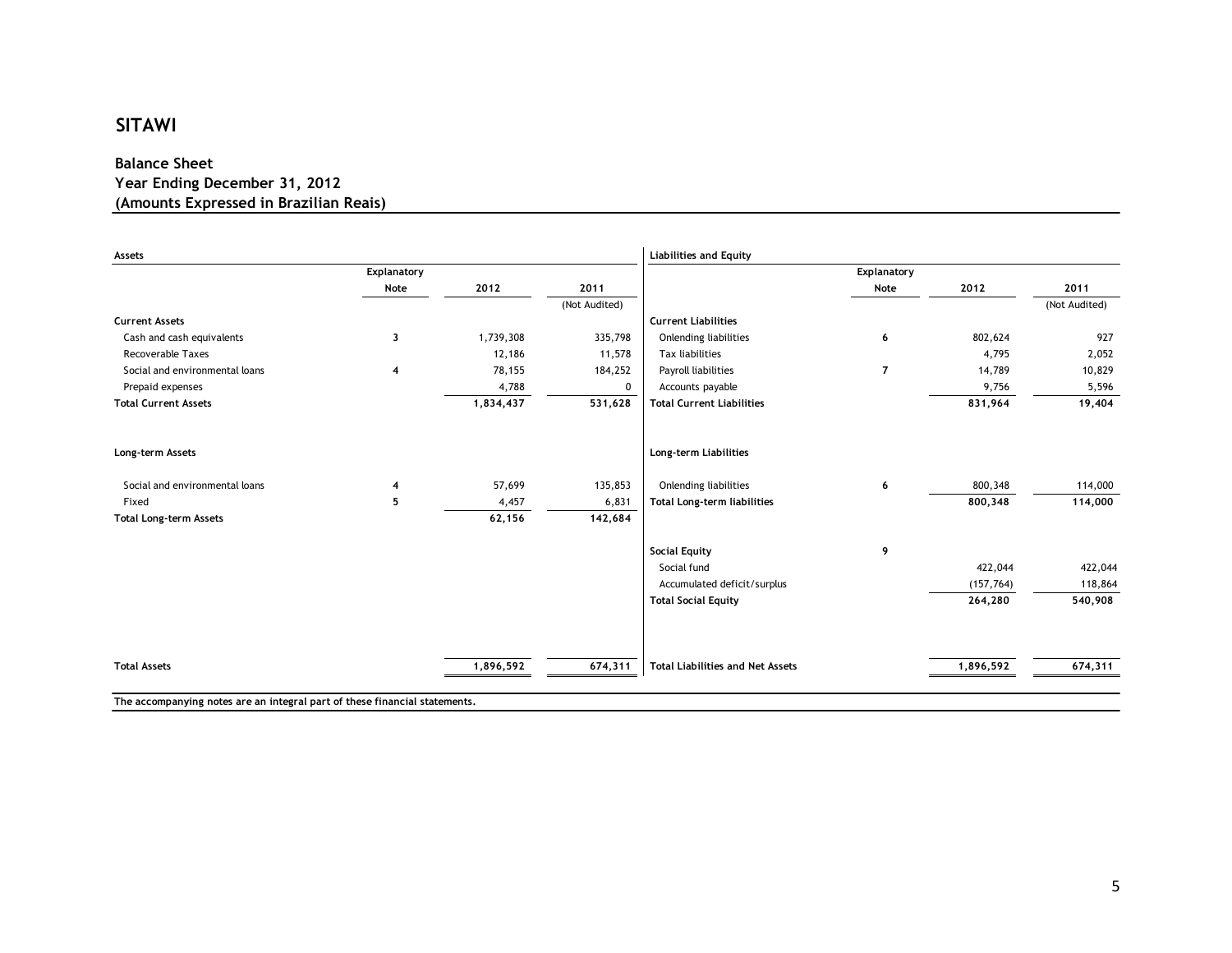### **Statement of Deficit / Surplus Year Ending December 31, 2012 (Amounts Expressed in Brazilian Reais)**

|                                           | Explanatory |            |               |
|-------------------------------------------|-------------|------------|---------------|
|                                           | <b>Note</b> | 2012       | 2011          |
|                                           |             |            | (Not Audited) |
| <b>Operating Revenue</b>                  |             |            |               |
| Private grants                            | 10          | 398,392    | 453,427       |
|                                           |             | 398,392    | 453,427       |
| <b>Operating Expenses</b>                 |             |            |               |
| Direct labor expenses                     | 12          | (206, 097) | (154, 538)    |
| General and administrative expenses (G&A) | 14          | (482, 870) | (182, 385)    |
| Other operating and income expenses       | 11          | 3,970      | 29,778        |
| Financial income and expenses             | 15          | 9,977      | 7,061         |
|                                           |             | (675, 020) | (300, 084)    |
| (=) Period Surplus (Deficit)              |             | (276, 628) | 153,344       |

**The accompanying notes are an integral part of these financial statements.**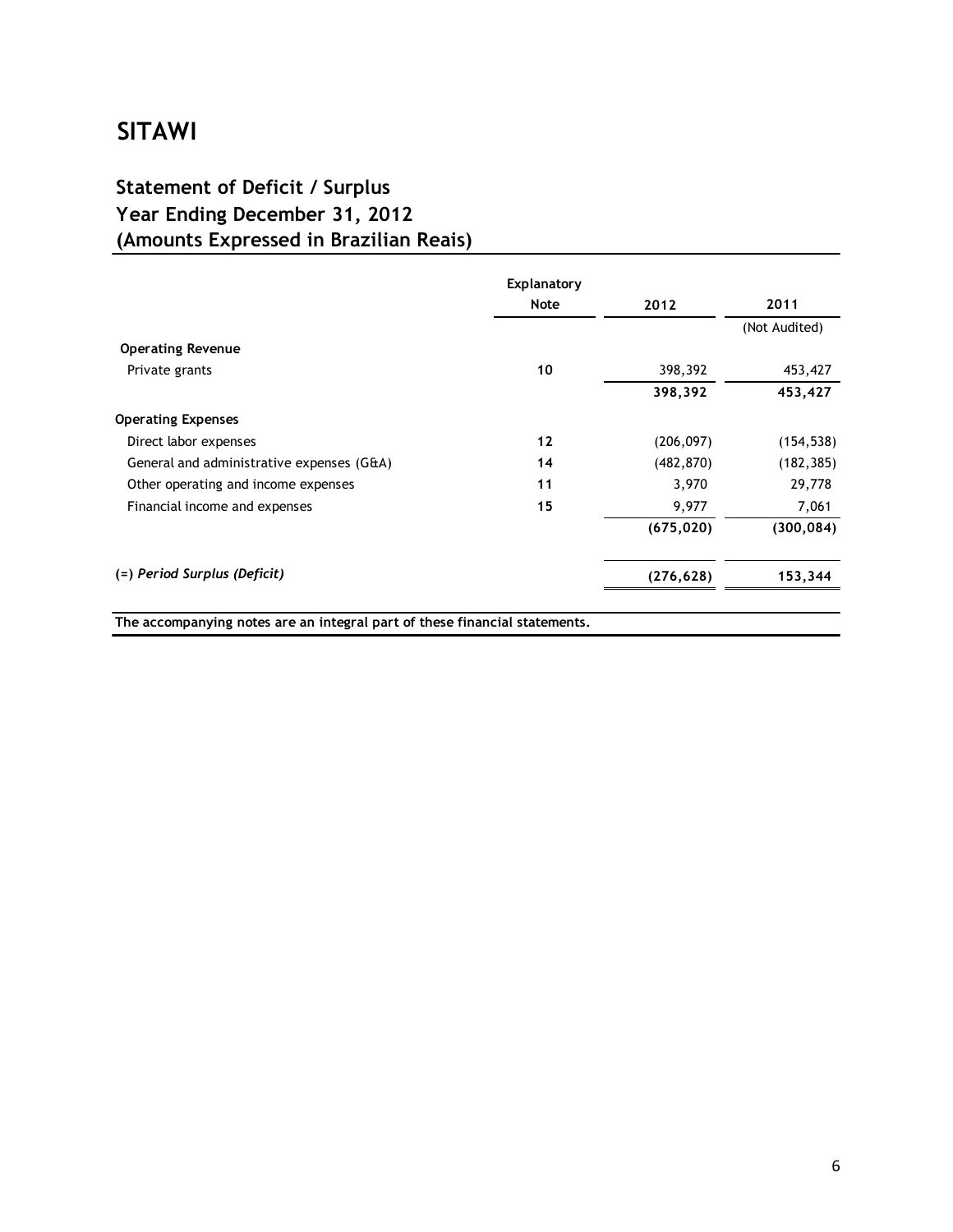## **(Amounts Expressed in Brazilian Reais) Statement of Comprehensive Income Year Ending December 31, 2012**

|                            | 2012       | 2011          |
|----------------------------|------------|---------------|
|                            |            | (Not Audited) |
| Period Surplus (Deficit)   | (276, 628) | 153,344       |
| Total comprehensive income | (276, 628) | 153,344       |
|                            |            |               |

**The accompanying notes are an integral part of these financial statements.**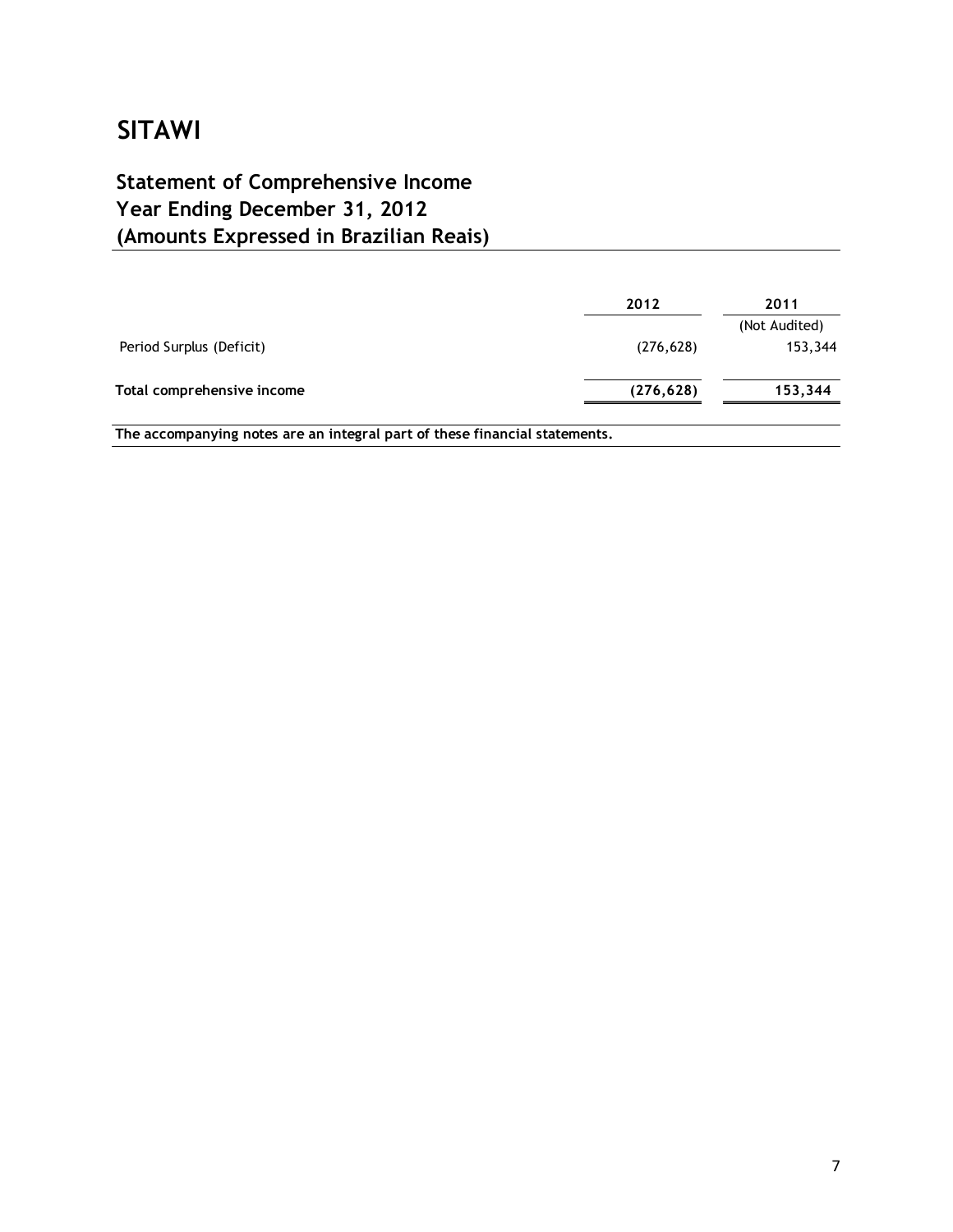# **Statement of Changes in Shareholders' Equity Year Ending December 31, 2012 (Amounts Expressed in Brazilian Reais)**

|                                                | <b>Social</b><br>fund | Accumulated<br>deficit | <b>Total</b> |
|------------------------------------------------|-----------------------|------------------------|--------------|
| Balances as of December 31, 2010 (Not Audited) | 422,044               | (34, 480)              | 387,564      |
| Period surplus                                 |                       | 153,344                | 153,344      |
| Balances as of December 31, 2010 (Not Audited) | 422,044               | 118,864                | 540,908      |
| Period deficit                                 |                       | (276, 628)             | (276, 628)   |
| Balances as of December 31, 2012 (Not Audited) | 422,044               | (157, 764)             | 264,280      |

**The accompanying notes are an integral part of these financial statements.**